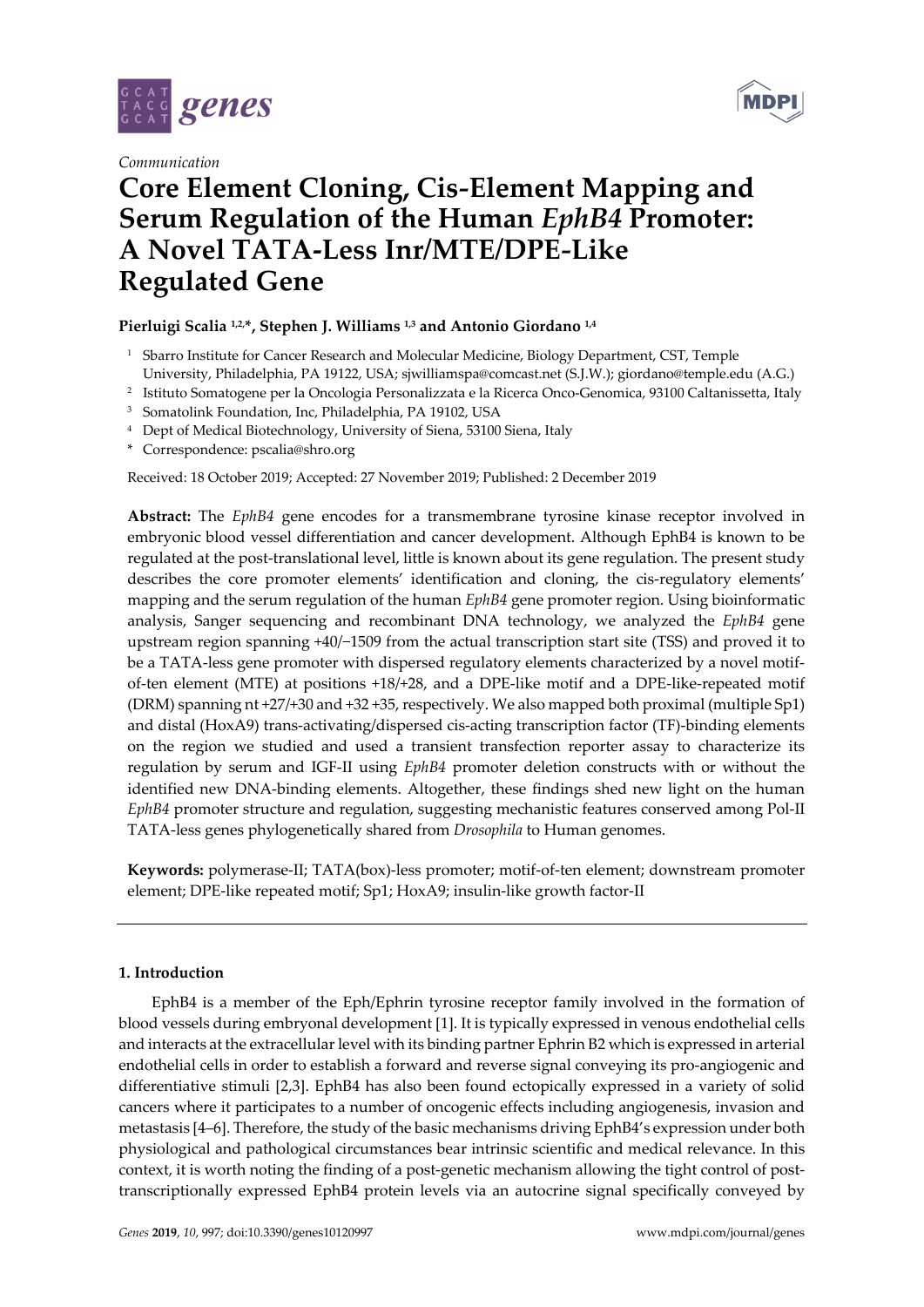cancer secreted IGF-II and targeting EphB4 via a newly phospho-degron domain, ultimately skipping transcriptional control to allow cellular hyperexpression [7]. Nonetheless, due to the growing interregulatory network observed among angiogenic factors (such as VEGF, IGF-II and HIF) in conditions such as hypoxia, the characterization of the human EphB4 gene promoter, can potentially answer biologically relevant problems while providing actionable new scientific knowledge. Indeed, the first attempt to characterize the human EphB4 gene promoter was made by Bruhl et al. [3]. That study provided evidence about the role of homeobox domain transcription factor A9 (HoxA9) as a critical factor for EphB4 transcriptional activation. However, the authors assumed that a TATA-box or a noncanonical form of it was present and sufficient to explain their results in spite of the fact that no core promoter element was identified nor included in the gene reporter study. The present work was meant to fill for the previous fragmentary knowledge on the *EphB4* gene's regulatory region, seek unidentified promoter elements and provide a widely usable model on the structure, functional map and serum regulation of the *EphB4* human gene promoter.

### **2. Materials and Methods**

## *2.1. Molecular Biology Reagents*

Restriction enzymes and DNA-end modifying enzymes used for cloning were purchased from New England Biolabs (Ipswich, MA, USA). All other molecular biology reagents, unless specified, were purchased from Sigma (St. Louis, MO, USA). Synthetic oligos used for + 40/+10 core promoter element reconstitution and cloning were purchased from IDT (Coralville, IA, USA).

## *2.2. Human EphB4 Promoter Sequencing and Bioinformatic Analysis*

A 1509 nt PCR fragment containing the genomic regions corresponding to +7/−1509 (numbering based upon nt validated distance from inr A+1 position) was sequenced using Sanger method from a pGL3-Luc reporter plasmid provided by C. Urbich (Univ. Frankfurt, Germany) using GL2primer2 and RVprimer3, respectively. Chromosomal consensus at the genomic DNA level, a transcription factor (TF) motif search and motif/domain comparisons were all performed using nBlast (NCBI).

### *2.3. Human EphB4 Core Promoter and Luc-Reporter Construct Cloning*

The +40/−1509 and +40/−1028 constructs were obtained by triple ligation reaction with stickyends fragments containing, respectively, the original −7 (BamHI)/1509 (or the −7/−1028 *EphB4*) promoter fragment(s) in a BamHI-KpnI fragment, and a KpnI-XhoI pGL3-luc plasmid backbone fragment along with a synthetic 54 nt synthetic reconstructed fragment spanning *EphB4* upstream promoter region from position +40 site from inr A+ position in a BamHI-XhoI frame. This last fragment was the result itself, of a double-synthetic, oligo pair (see sequence and cloning strategy in Figure S1) renaturation reaction (94 °C, 5 min, RT, 45 min) followed by gel purification of the final 54 nt product included in the triple ligation reaction. Ligation products were used for competent *Escherichia Coli* transformation JM109- Mix&Go<sup>TM</sup>, Zymo Research, Irvine, CA) and colony screening. Successful inclusion of the +40/–10 promoter region cloning was confirmed in the plasmid DNA extracted from selected positive colonies initially screened by NcoI double digest (since a NcoI RE site is present between Inr and motif-of-ten element (MTE)/DPE in the *EphB4* native core promoter sequence) followed by Sanger sequencing. As a result of the upstream cloning sequencing, two types of *EphB4* promoter constructs either containing the DPE or MTE cluster were generated, two of which ended at downstream position −1028 and two at position −1509, these last two containing a previously described *HoxA9*-binding region (see Figure 1C for the *EphB4* promoter constructs described in this study).

### *2.4. Cell Cultures, Transient Transfections and EphB4 Promoter Reporter Assay*

MEFs with a null mutation for the IGF1R (R-cells) constitutively expressing either the human IGF1R  $(R+)$  or the insulin receptor isoform A  $(R-IR^{\text{A}})$  under puromycin-selective conditions were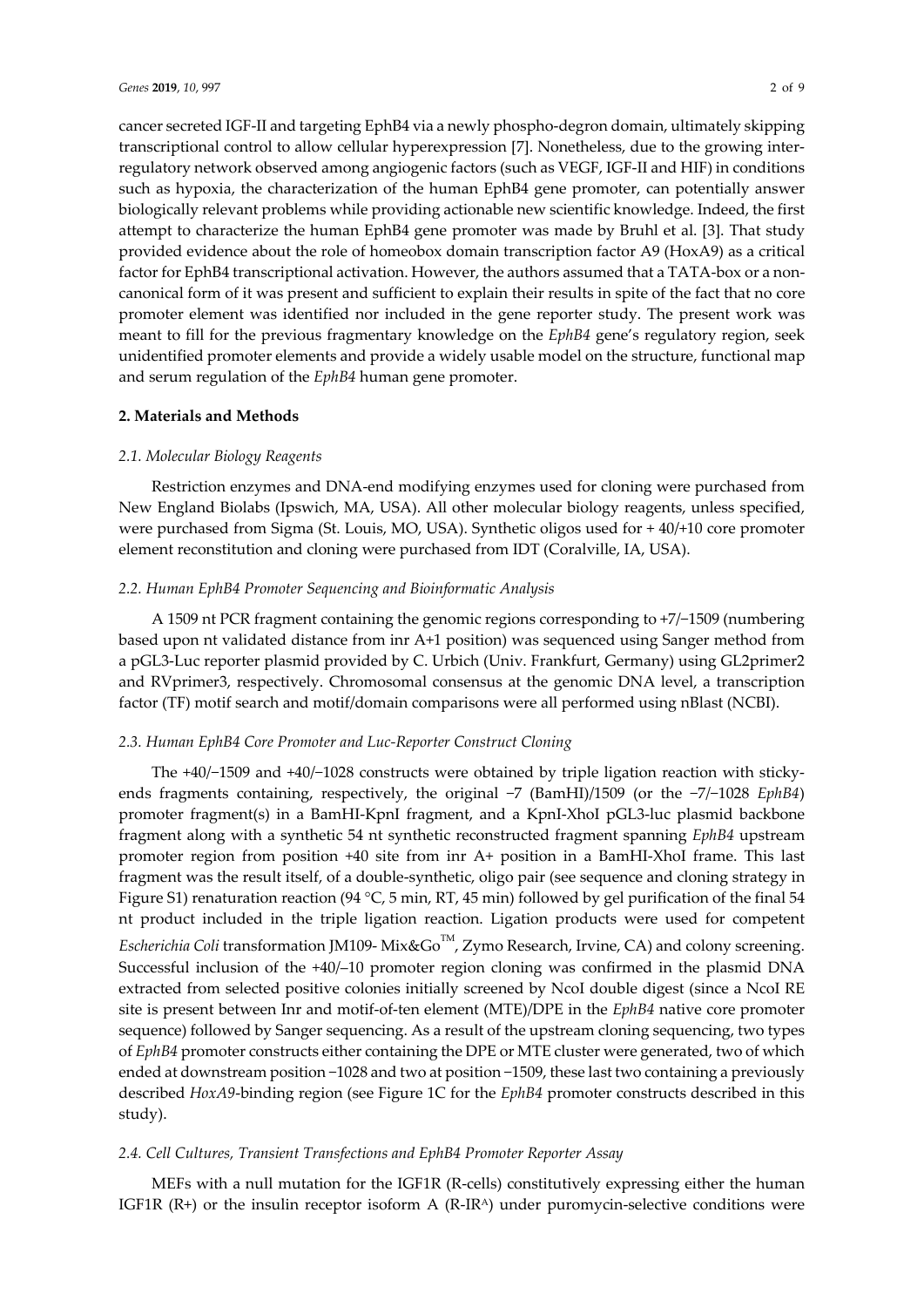transiently transfected with the *EphB4* promoter constructs described herein. Following transfection in low serum optimized medium (GIBCO-Life Technologies, Carlsbad, CA, USA), cells were grown to sub-confluence and then serum starved for 16 h before stimulation by replacing the serum free media with either 10% containing media (DMEM, High glucose, 10%FBS, Sigma, St Louis, MO, USA) or serum free media containing 0.1% bovine serum albumin and 10 nM IGF-II (human recombinant, Sigma, St Louis, MO, USA) for following 16 h prior harvesting the cells in Luciferase assay buffer  $(Glo<sup>TM</sup> Lysis buffer, Promega, Madison, WI, USA)$ . The Luciferase reporter Dual-Glo $^{TM}$  and Bright- $Glo<sup>TM</sup>$  kits and reagents used throughout the study were purchased by Promega. Results from luciferase assay are represented as means  $\pm$  standard errors of the means (SEMs), and statistical analysis was by a Student's *t*-test using unequal variance.

## **3. Results**

# *3.1. Cloning of the Human EphB4 Core Promoter Reveals a TATA-less Promoter Regulated by Inr/MTE/DPE-Like Elements*

In order to identify potential growth-factor-responsive elements in the human *EphB4* promoter, the sequence obtained from Sanger DNA sequencing of the genomic fragment spanning region −7/−1509 (gift of C.Urbich, U.Frankfurt) was used for a bioinformatic search for known transcription factors binding elements. This initial search did not result in the identification of canonical TATA box motifs spanning region −40 nt to +40 from the transcription start site (TSS), nor to the identification of the actual Inr sequence or other known core promoter elements within the previously cloned genomic fragments [3]. Nonetheless, this analysis allowed us to verify the presence of potential transcription factors binding motifs; namely, for Sp1 and HOXA9 (Figure 1B). In particular, our bioinformatic analysis in the original −7/−1509 cloned fragment revealed (a) seven canonical Sp1 DNA binding elements (GGGCGG) between −60 and −528 bp upstream to the putative TTS and two TAAT motifs at positions −598 and −1375, respectively, of which the most upstream (−1375) was previously shown to be a functional *homeobox A9* (*HoxA9*) regulatory motif whose mutation was able to ablate serum-induced transcription [3]. This finding suggested a mandatory role for HoxA9 in *EphB4* gene expression. However, in the absence of known core promoter elements within the previously cloned genomic region, we decided to investigate further. Therefore, we plotted the sequence spanning −7/−1509 in *EphB4*'s upstream flanking region against the chromosomal genomic context on chromosome 7 (GRCh37:7:100355490:100525847:1) obtained from the Ensemb database. Furthermore, in order to identify or rule out potential previously undetected core transcriptional elements, we restricted our bioinformatic search on the region comprised between the 5′ end of the *EphB4* transcribed gene and the transcription (A+1) start site which we identified in the previously invoked position (Figure 1). This analysis (Figure 1A,B) revealed indeed two core transcription regulatory motifs located within 40 nt downstream to the initiator (Inr) corresponding to an MTE motif spanning nt +18/+28 and a DPE-like motif spanning nt +27/+30 repeated at nt +32/+35 (that we called DPE-likerepeated motif, DRM). This finding, along with the absence of a TATA box in the previously cloned upstream region of the human *EphB4* promoter (Figure 1B) allowed us to redefine the human *EphB4* gene regulatory region as a TATA-less promoter with dispersed core motifs. The core promoter is the ultimate target of action of all the factors and coregulators that regulate the transcriptional activity of every gene controlled by RNA polymerase II (reviewed by Juven-Gershon and Kadonaga) [8]. Therefore, in order to study the effect of the newly identified *EphB4* core promoter elements on the overall transcriptional regulation of this gene, we decided to clone the missing +40/−6 regulatory sequence into two formerly described core promoter-deficient constructs (kind gift of C. Urbich) to reconstitute the regions spanning +40/−1509 and +40/−1028, respectively. The two novel Inr/MTE/DPE-like bearing constructs were cloned as described in Methods and Figure S1 and summarized in Figure 1C. As a result, two types of *EphB4* promoter constructs were generated either containing the Inr/MTE/DPE-like core elements or not, two of which ended at downstream position −1028 (containing multiple Sp1 motifs spanning −60/−528) and two at position −1509 (containing both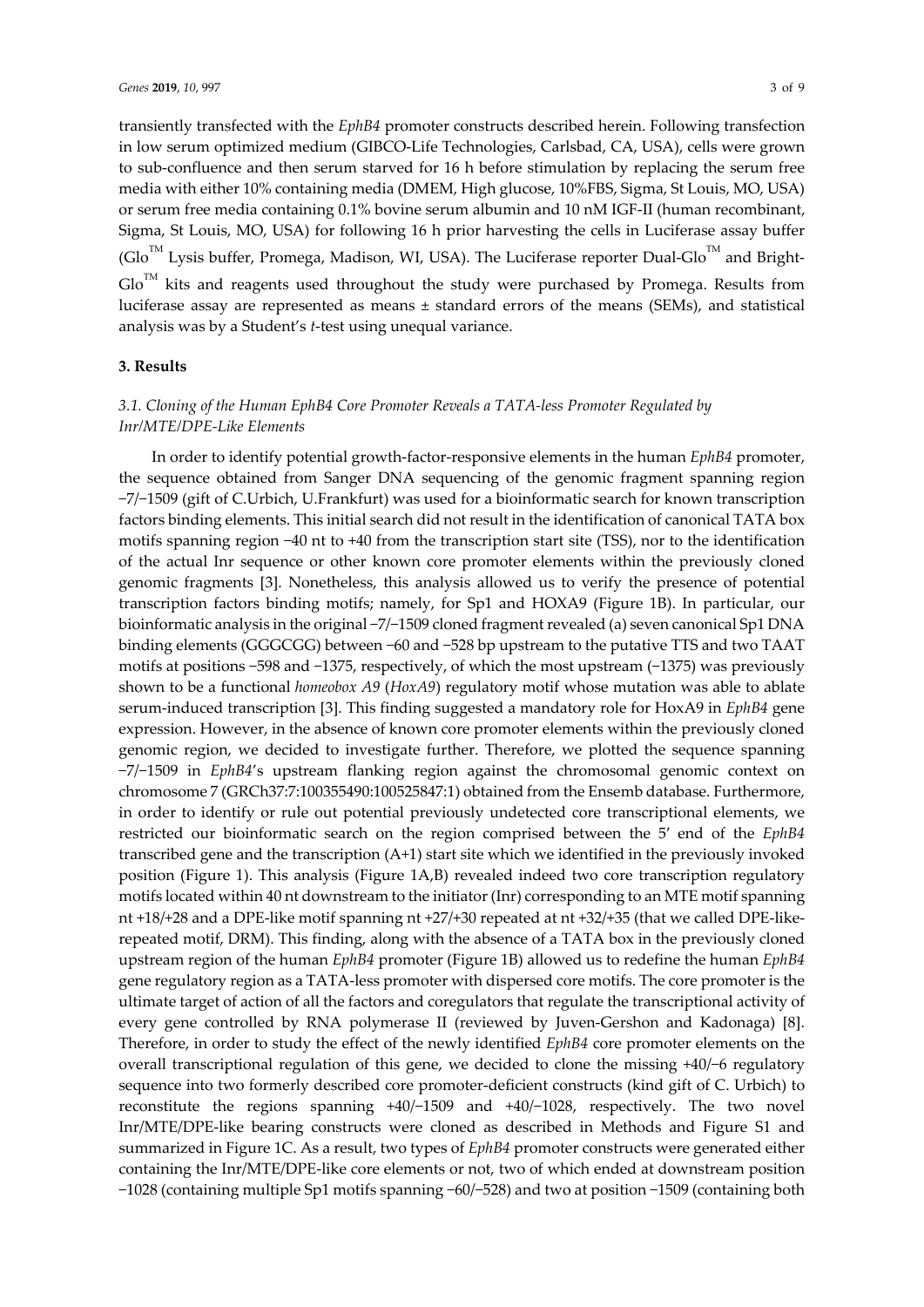multiple Sp1 and HoxA9-binding elements). A graphic summary of the *EphB4* promoter constructs and their known transcriptional regulatory elements is provided in Figure 1C.

#### *3.2. The EphB4 Inr/MTE/DPE-Like Core Promoter*

Since the MTE was first described in a number of *Drosophila* genes, we decided to perform a comparative/consensus analysis between the novel MTE sequence in the human EphB4 promoter and the previously reported *Drosophila* MTE sequences from Lim et al. [9], as shown in table 1. In spite of the high level of similarity on the suggested consensus sequence, we found full divergence at positions +22 and +25, while we observed high or full consensus at positions +18 (100%), +19 (80%) +20 (100%), 27 (100%) and 28 (100%). Likely, the apparent divergence at key MTE conserved sites between human EphB4 and *Drosophila* MTE-bearing genes might be compensated by the synergism between adjacent MTE and DPE elements towards transcription initiation, as observed in other of Pol-II-regulated genes [8]. Theisen et al. [10] characterized three sub-regions of the MTE-DPE modular elements conferring particular advantages towards the interaction with TFIID, and in particular, with its subunits TAF9 and TAF6. These include sub-regions +17/+22, +27/+29 and +30/+33. Furthermore, Kadonaga [11] conveyed a summary on the DPE motif pointing at positions +24 and +28/+32 in Inr-containing core promoters as relevant towards this element capability to establish cooperative physical interaction with Pol-II-complex TFIID. Our analysis of the *EphB4* MTE/DPE motifs in the EphB4 promoter with the suggested consensus sequences of Thiesen et al. [10] and Kadonaga [11] to exert most efficient TFIID binding is consistent with an MTE motif with highest consensus in two sub-regions indicated at positions +17 and +25 and a DPE-like motif with a C instead of a G in position +24 and a 2 nt shift over the classically described positions at +29/+32 for the GACG core DPE motif, which we found at positions +27/+30 in the *EphB4* downstream promoter along with a full shared consensus (A) in position +28. Of interest in the *EphB4*, DPE-like downstream region is the presence of a DPE-like repeated GACG motif (DRM) at position +32/+35. It will be useful to determine the physical interaction features with the Pol-II core transcriptional machinery conferred by this new type of core promoter element configuration.

## *3.3. The Serum-Dependent Transcriptional Response of EphB4 TATA-Less Inr/MTE/DPE-Like Downstream Promoter Is Enhanced by Multiple Proximal Sp1 Consensus Motifs*

Mouse embryo fibroblast cells we previously generated [7,12] were used to study the *EphB4* promoter transcriptional activation by serum, as described under methods. As summarized in Figure 2, we observed the highest stimulatory effect (4.22 fold over unstimulated basal; *p* ≤ 0.0001) with the *EphB4* promoter construct +40/−1028 bearing the identified Inr/MTE/DPE-like downstream elements and the defect of the region bearing the *HoxA9* transactivation motif at −1375. This result suggests an underscored role for the multiple proximal *Sp1*-binding elements in driving *EphB4* serum-stimulated transcription. This result is also consistent with the well-known synergistic ability of multiple Sp1 complexes to induce the transcription of TATA-less genes due to the efficient recruitment of TAF4 and TAF7 (part of TFIID) towards transcription initiation, an effect known as Sp1 super-activation (reviewed by Wierstra [13]). The serum response in +40/−1509, in which both non-core cistransactivating elements (multiple *Sp1*+*HoxA9*) are present, provided only a discrete activation suggesting a competitive or negative cooperative role of Sp1 and HoxA9 (compare +40/−1509 with +40/−1028). When looking at the serum-response observed with the *EphB4* core-promoter (Inr/MTE/DPE-like)-deficient constructs (−7/−1509 and −7/−1028), our results are consistent with the results previously obtained by Bruhl et al. [3] with the *HoxA9* distant motif showing the most effective transactivation activity towards serum-stimulated *EphB4* transcription. On the other hand, the isolated proximal Sp1-binding elements-spanning region −60/−528 (contained in the −7/−1028 construct) did not appear to play a major role in *EphB4* serum-dependent transcription in absence of the Inr*/*MTE/DPE-like core elements. To explain the transcriptional activity that both we (Figure 2) and Bruhl et al. [3] observed with the −7/1509 and −7/1028 constructs, we postulated the presence of a subsidiary non-canonical start site that upon search for previously described alternative consensus TSS sequences [14] could be provided by the motif GTCAAG (5′- > 3′) at position −20 to −15 from Inr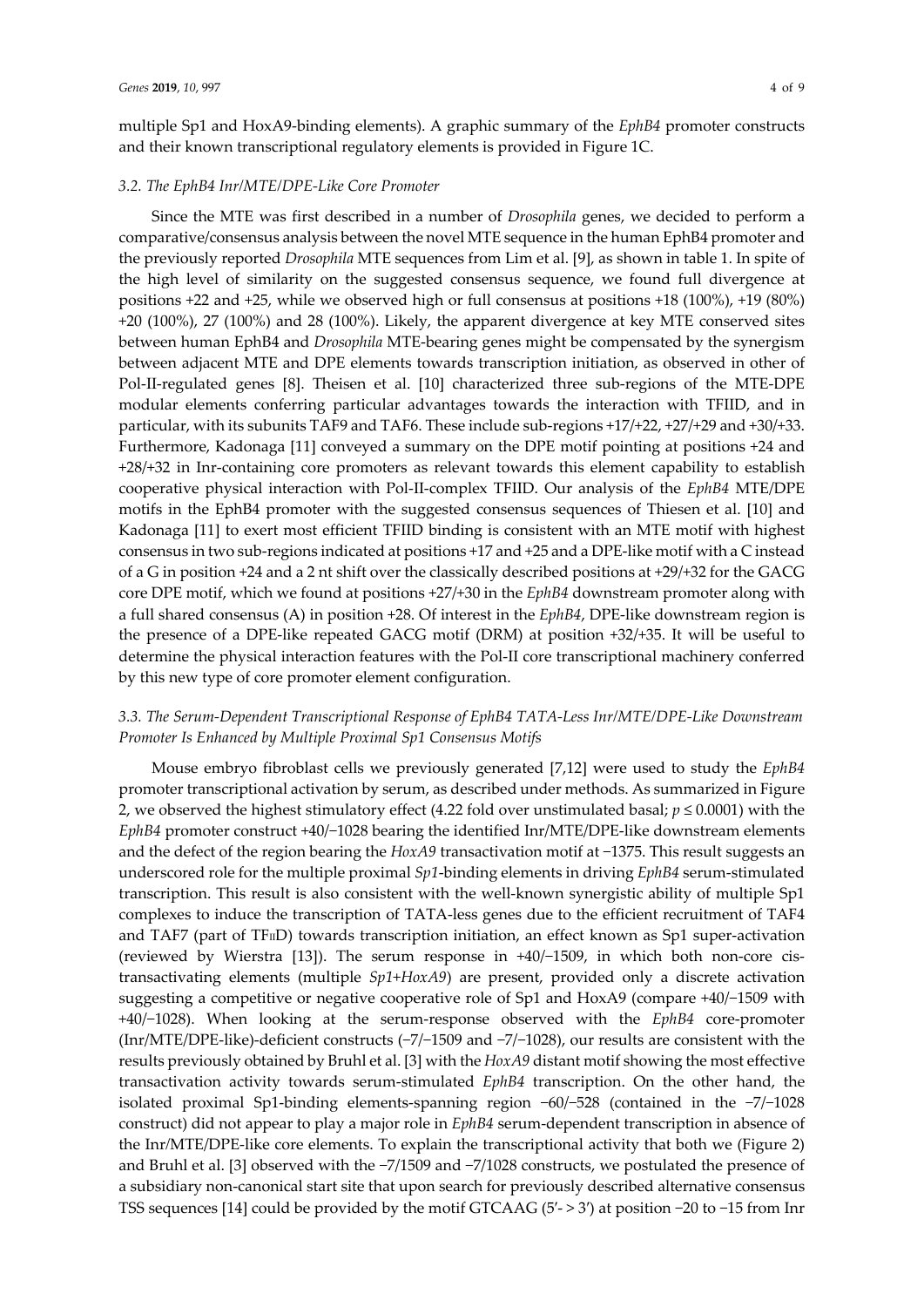+A. Although such hypothesis remains to be confirmed, it provides a likely explanation for the basic and HoxA*9*-enhanced transcriptional activity observed in absence of the Inr/MTE/DPE-like elements (−7/−1509 and −7/−1028). Under the studied conditions, IGF-II stimulation (10nM) did not exert transcriptional effects (not significant at *p* > 0.6 for both constructs) similar to those observed with serum, although a minimum effect was observed in *Sp1*+/*HoxA9* motif-less promoters, irrespective of the presence of the Inr /MTE/DPE-like downstream elements (+40/−1028 and −7/1028) (Figure 2).



(**C**)

**Figure 1.** Core elements cloning and cis-element mapping of the Human *EphB4* promoter. (**A**) Graphic representation of *EphB4* core promoter elements with their motif sequences and positions compared to the transcription start site (TSS; A + 1) indicated. Asterisk: DPE-like motif (explained in text). (**B**)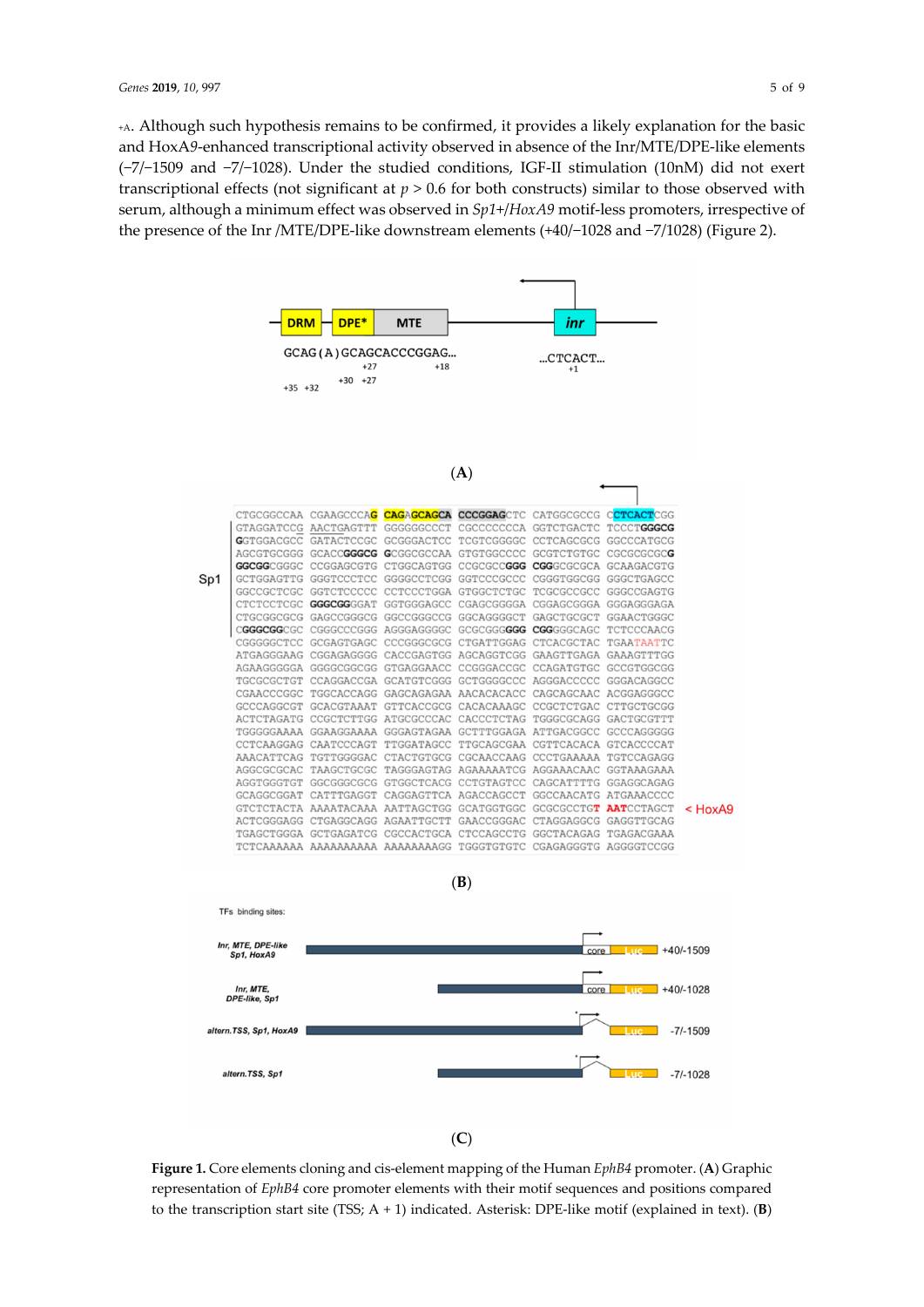*EphB4* promoter sequence (+54/−1565 nt from TSS) with putative and/or functional transcription factor binding sites. Core elements: yellow, bold: DPE-like repeat motif; light gray: motif-of-ten element (MTE); light blue: initiator (Inr); underlined*:* putative alternative TSS; bold: multiple proximal Sp1 binding sites; red: putative or previously validated (red, bold) HoxA9 distal binding sites. (**C**) Human *EphB4* Luc-reporter constructs described in the study with the summary of the TF binding motifs present in each of the variants studied.

| Nt from TSS   | $+18$ | $+19$ | $+20$ | $+21$ | $+22$         | $+23$         | $+24$ | $+25$ | $+26$ | $+27$        | $+28$       | $+29$        |
|---------------|-------|-------|-------|-------|---------------|---------------|-------|-------|-------|--------------|-------------|--------------|
| MTE consensus |       | S     | A     | R     | C             | S             | S     | А     | A     | C            | G           | S            |
| $H$ EphB4     | C     | G     | A     | G     | G             | C             |       | C     | A     | C            | G           | A            |
| CG4427        |       | G     | А     | А     | C             | G             | C     | А     | A     | C            | G           | G            |
| CG15312       |       | G     | A     | А     | $\mathcal{C}$ | G             | C     | А     | A     | C            | G           | G            |
| CG14720       |       | G     | А     | А     | $\mathsf{C}$  | $\mathcal{C}$ | А     | А     | А     | C            | G           | G            |
| Hedgehog      | C     | G     | A     | G     | $\mathsf{C}$  | G             | C     | А     | A     | C            | G           | G            |
| CG15695       |       | G     | A     | G     | C             | G             | G     | А     | G     | C            | G           | G            |
| CG10479       |       | G     | А     | А     | C             | C             | G     | А     |       | $\mathsf{C}$ | G           | $\mathsf{C}$ |
| Tollo         |       | G     | A     | G     | $\mathsf{C}$  | C             | G     | А     | G     | C            | G           | G            |
| Side          | C     | А     | A     | G     | $\mathsf{C}$  | C             | А     | Α     | G     | $\mathsf{C}$ | G           | $\mathsf{C}$ |
| CG12537       | C     | A     | Α     | G     | C             | G             | G     | А     | G     | C            | G           | G            |
| % consensus   | 100%  | 80%   | 100%  | 60%   | 0             | 50%           | 40%   | 0     | 50%   | 100%         | <b>100%</b> | 0            |

**Table 1.** *hEphB4* MTE core promoter elements and consensus with *Drosophila* genes. The MTE consensus of human *EphB4* was compared to the consensus sequence obtained by other MTE core promoter elements from *Drosophila* genes previously reviewed by Lim et al. [9]. Explanation provided in the text.



**Figure 2.** The effect of core promoter elements and cis-acting regulatory elements on serum-induced *EphB4* gene transcription in R-IRA cells. Luciferase assay in R-IRA MEF cells transiently transfected with the described hEphB4 promoter reporter constructs.

#### **4. Discussion**

The core promoter in human genes is the region from −40 to +40 and flanks the transcription start site (TSS) at A+1 [15]. There are no universal core promoter elements that are present in all promoters. Different types of core promoters are transcribed by different sets of transcription factors and exhibit distinct properties, such as specific interactions with transcriptional enhancers, that are determined by the presence or absence of particular core promoter motifs [15]. Inr is the most common core promoter element in humans. In fact, it has been estimated that about 50% of human core promoters contain an Inr [16]. Although the Inr is enriched at promoters with focused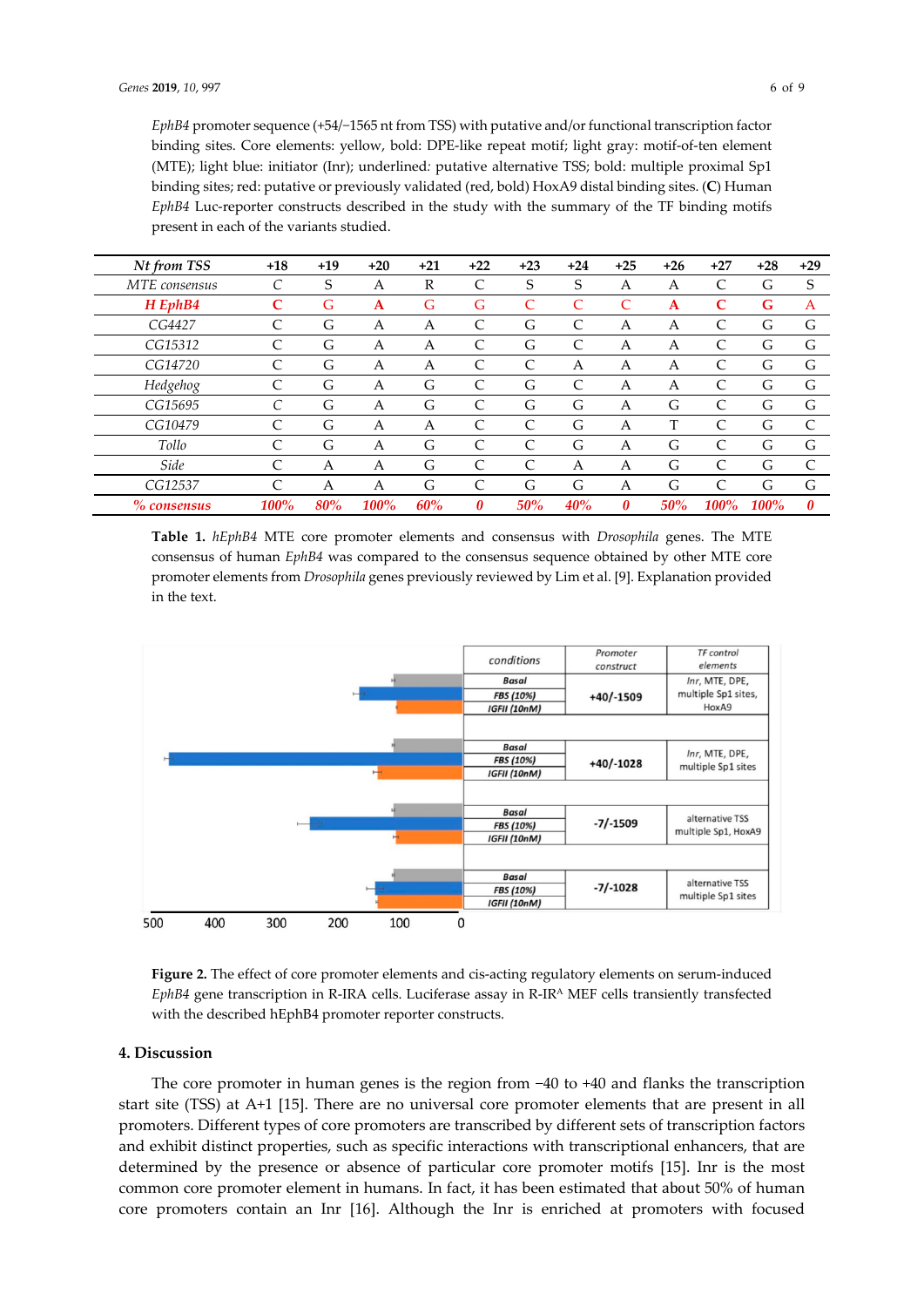transcriptional start sites, it is also found randomly distributed throughout the genome. Therefore, a consensus Inr alone does not constitute a promoter. On the same token, it has been estimated that <25% of human core promoters contain the well-known TATA box or a TATA-like sequence [16–18]. The MTE (motif-of-ten-element) is a phylogenetically conserved Pol-II core promoter element located precisely at positions +18 to +27 relative to A+1 in the initiator (Inr) element [9]. DPE is a TAF recognition site (for TAF<sub>II60</sub>/40 subcomplex or as part of TFIID) located about 30 nucleotides downstream of the transcription start site of many TATA-box-deficient (TATA-less) promoters from *Drosophila* and humans [19]. In *Drosophila*, about 26% of promoters are TATA-less and bear a DPE motif [20]. Furthermore, MTE and DPE are often found associated in TATA-less promoters and synergize with Inr towards pre-initiation complex formation [18]. Although the MTE functions independently of the TATA-box and DPE, it exhibits strong synergism in their presence [9]. Theisen et al. [10] found that MTE promotes the binding of purified TFIID to the core promoter. Their study further describes potential interaction of TAF6 and TAF9 subunits of TFIID with the MTE-DPE core module at three sub-regions located at +17/+22, +27/+29 and +30/+33. Our finding of a partial consensus on two of these three sub-regions by the *EphB4* MTE-DPE-like module at these positions might support a scenario with similar core promoter interactions. However, the DPE-like repeat (GACG) we found in the *EphB4* downstream promoter at positions +27/+30 and +32/+35 (herein called DRM for DPE-like repeated motif), separated by one "A" nt bridge in position +31, is in apparent contrast with the classic DPE motif spanning positions +28/+32 [11]. This finding, we believe, may offer a potential model to understand the function of this Inr/MTE-DPE-like modular element both for *EphB4* gene regulation and for other TATA-less genes bearing similar downstream core elements. We recently found IGF-II to be a key driver of protein EphB4 ectopic expression in malignant mesothelioma cells and we identified a ubiquitin/UPS-associated post-transcriptional mechanism tightly regulating EphB4 protein degradation/stabilization [7]. The lack of significant transcriptional stimulation of the *EphB4* promoter by IGF-II compared to serum in R-IRA cells would therefore suggest that IGF-II is not a major driver of the *EphB4* gene transcriptional activation and supports our previous finding that the strong dependence of EphB4 protein expression by IGF-II is linked to a post-transcriptional mechanism. Indeed, the conclusion in which we claim that IGF-II is not a major driver of *EphB4* transcriptional activation is based upon the fact that IGF-II is a major serum component. Therefore, the difference observed in transcriptional activation between serum and IGF-II on the studied regulatory promoter regions is strong evidence that other growth factors than IGF-II must be responsible for the serum effects observed under the conditions tested. Nonetheless, we cannot rule out an IGF-II specific role in the *EphB4* gene's transcriptional regulation via far distant elements and/or under different contextual cellular events (e.g., hypoxia) not tested in our present study.

In summary, using DNA sequencing, recombinant DNA cloning, bioinformatics and a gene reporter assay, here, we reported the human *EphB4* gene promoter to be a serum-responsive TATAless Inr/MTE/DPE-like-driven promoter. Our findings support a synergistic role of the multiple Sp1 motif containing proximal region with the identified Inr/MTE/DPE-like core promoter elements for exerting a full serum transcriptional response. Furthermore, our study shows that serum-dependent *EphB4* transcriptional regulation is affected by a negative cooperative effect between proximal and distal regulatory elements; namely, between the upstream proximal promoter region containing multiple Sp1-binding motifs (−60/−528) and the distant promoter region bearing a HoxA9-binding motif (at −1375), respectively. Further studies will need to clarify the mechanistic and regulatory aspects linked to the identified *EphB4* downstream promoter elements and the competing contextual roles of this promoter cis-acting elements at the proximal and distal sites.

**Supplementary Materials:** The following are available online at www.mdpi.com/xxx/s1, Figure S1: Cloning strategy of human *EphB4* core promoter elements.

**Author Contributions:** conceptualization, funding-acquisition, investigation, formal analysis and writing original draft, P.S.; investigation, data curation and writing—original draft, S.J.W.; funding acquisition, resources and writing—review and editing, A.G.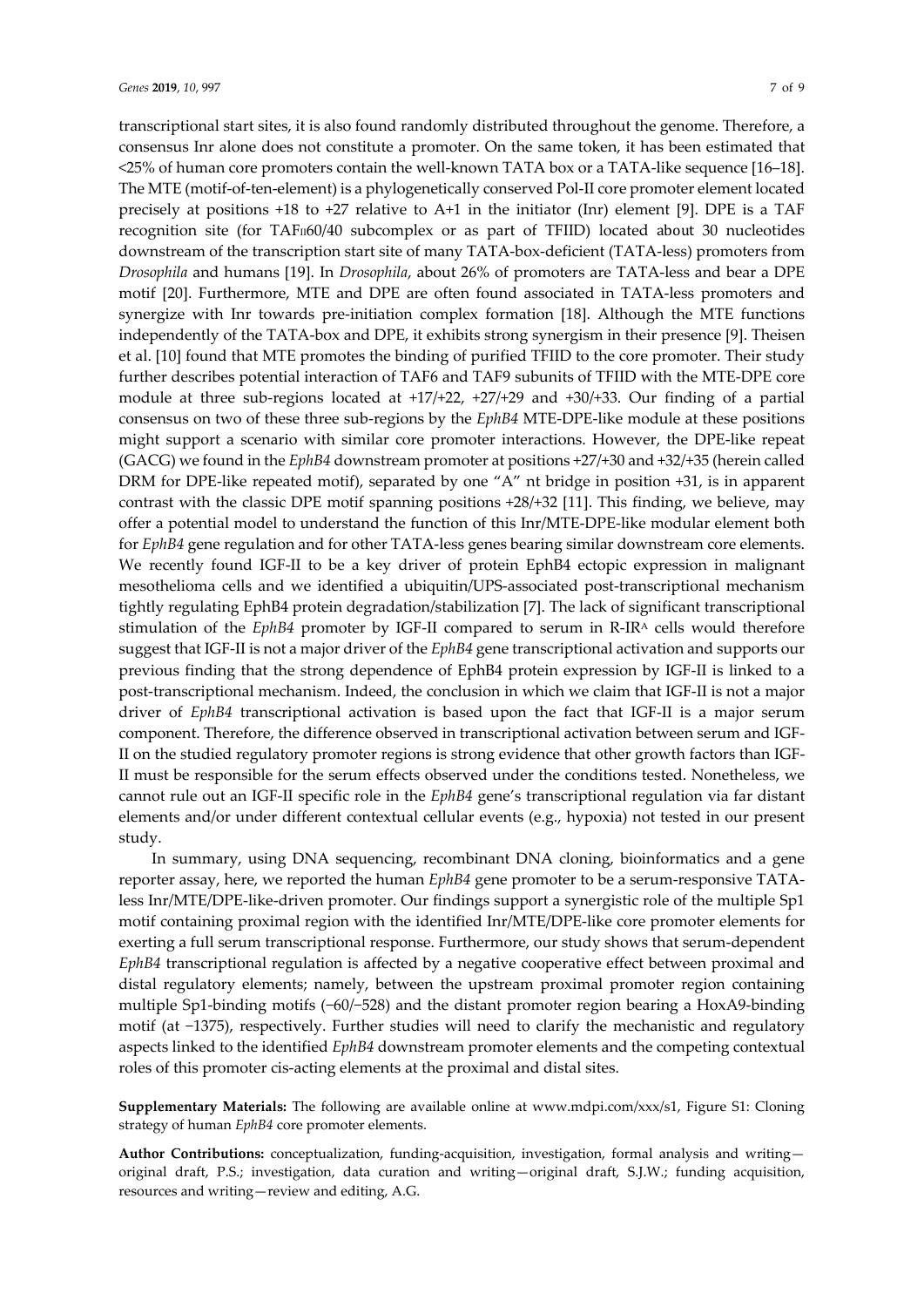**Funding:** This research received no external funding.

**Acknowledgments:** We thank Carmen Urbich at University of Frankfurt for providing *hEphB4* promoter constructs −7/1509 and −7/−1028. We also thank ASEM srl (Treviso, Italy) and the GianAmico Alessandrini Family for supporting PS research.

**Conflicts of Interest:** The authors declare no conflict of interest.

#### **References**

- 1. Wang, H.U.; Chen, Z.F.; Anderson, D.J. Molecular distinction and angiogenic interaction between embryonic arteries and veins revealed by ephrin-B2 and its receptor Eph-B4. *Cell* **1998**, *93*, 741–753.
- 2. Gerety, S.S.; Wang, H.U.; Chen, Z.F.; Anderson, D.J. Symmetrical mutant phenotypes of the receptor EphB4 and its specific transmembrane ligand ephrin-B2 in cardiovascular development. *Mol. Cell* **1999**, *4*, 403–414.
- 3. Bruhl, T.; Urbich, C.; Aicher, D.; Acker-Palmer, A.; Zeiher, A.M.; Dimmeler, S. Homeobox A9 transcriptionally regulates the EphB4 receptor to modulate endothelial cell migration and tube formation. *Circ. Res.* **2004**, *94*, 743–751, doi:10.1161/01.RES.0000120861.27064.09.
- 4. Pasquale, E.B. Eph receptors and ephrins in cancer: Bidirectional signalling and beyond. *Nat. Rev. Cancer*  **2010**, *10*, 165–180, doi:10.1038/nrc2806.
- 5. Xia, G.; Kumar, S.R.; Masood, R.; Zhu, S.; Reddy, R.; Krasnoperov, V.; Quinn, D.I.; Henshall, S.M.; Sutherland, R.L.; Pinski, J.K.; et al. EphB4 expression and biological significance in prostate cancer. *Cancer Res.* **2005**, *65*, 4623–4632, doi:10.1158/0008-5472.CAN-04-2667.
- 6. Liu, R.; Ferguson, B.D.; Zhou, Y.; Naga, K.; Salgia, R.; Gill, P.S.; Krasnoperov, V. EphB4 as a therapeutic target in mesothelioma. *BMC Cancer* **2013**, *13*, 269, doi:10.1186/1471-2407-13-269.
- 7. Scalia, P.; Pandini, G.; Carnevale, V.; Giordano, A.; Williams, S.J. Identification of a novel EphB4 phosphodegron regulated by the autocrine IGFII/IRA axis in malignant mesothelioma. *Oncogene* **2019**, *38*, 5987–6001, doi:10.1038/s41388-019-0854-y.
- 8. Juven-Gershon, T.; Kadonaga, J.T. Regulation of gene expression via the core promoter and the basal transcriptional machinery. *Dev. Biol.* **2010**, *339*, 225–229, doi:10.1016/j.ydbio.2009.08.009.
- 9. Lim, C.Y.; Santoso, B.; Boulay, T.; Dong, E.; Ohler, U.; Kadonaga, J.T. The MTE, a new core promoter element for transcription by RNA polymerase II. *Genes Dev.* **2004**, *18*, 1606–1617, doi:10.1101/gad.1193404.
- 10. Theisen, J.W.; Lim, C.Y.; Kadonaga, J.T. Three key subregions contribute to the function of the downstream RNA polymerase II core promoter. *Mol. Cell. Biol.* **2010**, *30*, 3471–3479, doi:10.1128/MCB.00053-10.
- 11. Kadonaga, J.T. The DPE, a core promoter element for transcription by RNA polymerase II. *Exp. Mol. Med.*  **2002**, *34*, 259–264, doi:10.1038/emm.2002.36.
- 12. Scalia, P.; Heart, E.; Comai, L.; Vigneri, R.; Sung, C.K. Regulation of the Akt/Glycogen synthase kinase-3 axis by insulin-like growth factor-II via activation of the human insulin receptor isoform-A. *J. Cell. Biochem.*  **2001**, *82*, 610–618.
- 13. Wierstra, I. Sp1: Emerging roles--beyond constitutive activation of TATA-less housekeeping genes. *Biochem. Biophys. Res. Commun.* **2008**, *372*, 1–13, doi:10.1016/j.bbrc.2008.03.074.
- 14. Kugel, J.F.; Goodrich, J.A. Finding the start site: Redefining the human initiator element. *Genes Dev.* **2017**, *31*, 1–2, doi:10.1101/gad.295980.117.
- 15. Kadonaga, J.T. Perspectives on the RNA polymerase II core promoter. *Wiley Interdiscip. Rev. Dev. Biol.* **2012**, *1*, 40–51, doi:10.1002/wdev.21.
- 16. Gershenzon, N.I.; Ioshikhes, I.P. Synergy of human Pol II core promoter elements revealed by statistical sequence analysis. *Bioinformatics* **2005**, *21*, 1295–1300, doi:10.1093/bioinformatics/bti172.
- 17. Carninci, P.; Sandelin, A.; Lenhard, B.; Katayama, S.; Shimokawa, K.; Ponjavic, J.; Semple, C.A.; Taylor, M.S.; Engstrom, P.G.; Frith, M.C.; et al. Genome-wide analysis of mammalian promoter architecture and evolution. *Nat. Genet.* **2006**, *38*, 626–635, doi:10.1038/ng1789.
- 18. Yang, C.; Bolotin, E.; Jiang, T.; Sladek, F.M.; Martinez, E. Prevalence of the initiator over the TATA box in human and yeast genes and identification of DNA motifs enriched in human TATA-less core promoters. *Gene* **2007**, *389*, 52–65, doi:10.1016/j.gene.2006.09.029.